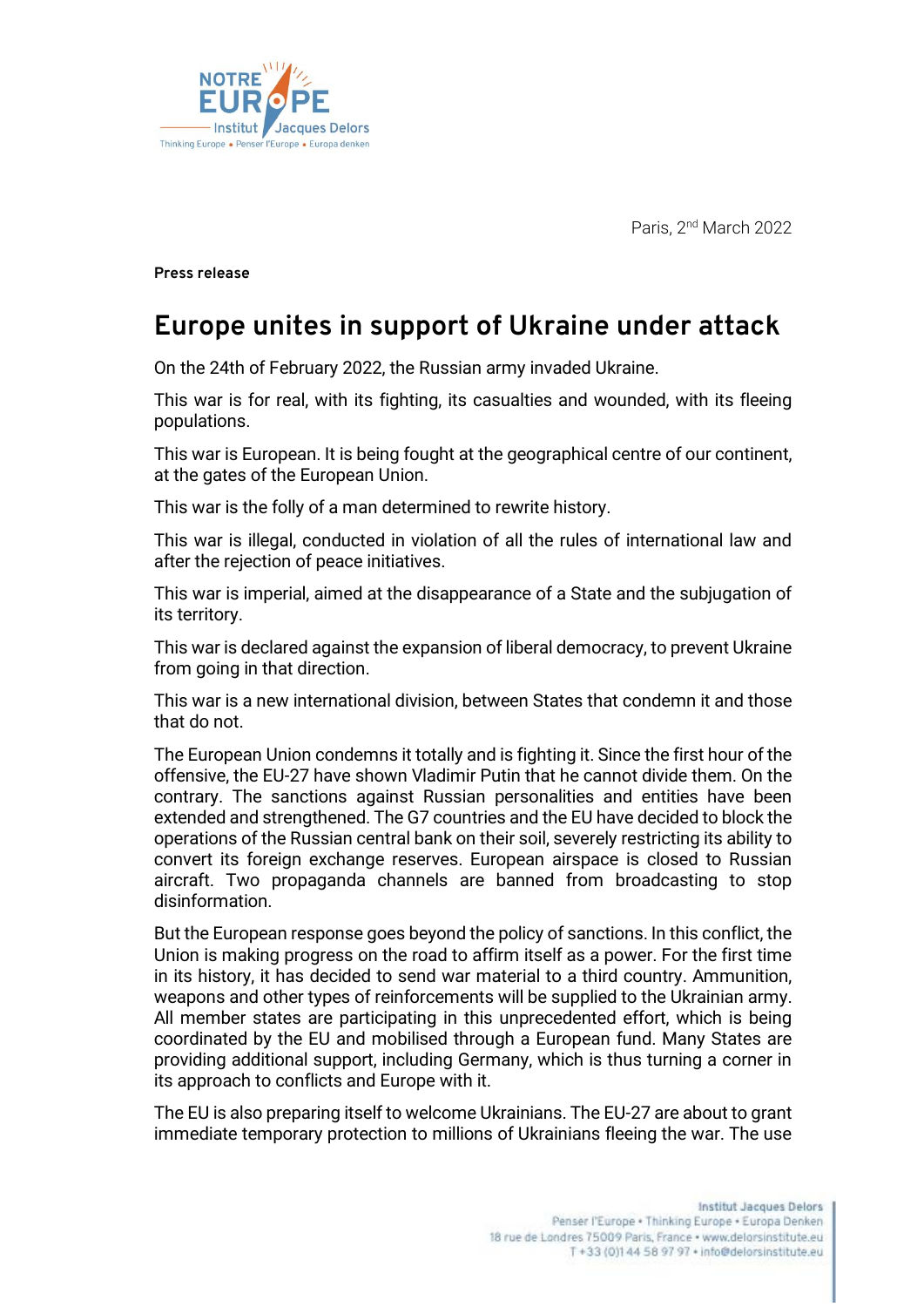

of this exceptional protection regime would also be unprecedented. It will be worth considering for other conflicts.

This war requires our unity, our responsiveness and our creativity. It will have an economic and social cost. A European plan must share and spread the effort.

And prepare for the future. This war requires us to start thinking now about the post-war period.

The first challenge is energy. We have a whole range of means at our disposal to stop depending on fossil fuels, which provide the current Russian regime with a rent. The decarbonisation of our economies to be accelerated is a climatic imperative but also a geopolitical one.

The challenge is security. Thanks to the renewed unity of NATO in this war, it is the European security architecture that we must rethink, as President Macron is calling for.

The challenge is European. It invites us to respond to the European aspirations expressed by Ukraine. We will need to foster a new relationship with Russia, which directly addresses and benefits its people. A new area of cooperation is still to be designed with this vast part of our continent. In order to build, as Jacques Delors called it, the "greater Europe".

The members of the Board of Directors

| <b>Enrico Letta, President</b>                                  | <b>Eneko Landaburu</b>                                              |
|-----------------------------------------------------------------|---------------------------------------------------------------------|
| <b>Pascal Lamy, President emeritus</b>                          | Sébastien Maillard, Director                                        |
| <b>Sylvie Bermann</b>                                           | Sophie-Caroline de Margerie                                         |
| Joachim Bitterlich                                              | <b>Carlos Moedas, Vice-President</b>                                |
| Jean-Louis Bourlanges                                           | Riccardo Perissich                                                  |
| <b>Laurent Cohen-Tanugi</b>                                     | <b>Philippe Perrault</b>                                            |
| Jonathan Faull                                                  | <b>Geneviève Pons, Director Europe</b><br>Jacques Delors (Brussels) |
| Didier Fégly, Treasurer                                         | <b>Gaëtane Ricard-Nihoul</b>                                        |
| <b>Nicole Gnesotto, Vice-President</b>                          | Daniela Schwarzer                                                   |
| <b>Elisabeth Guigou</b>                                         | <b>Christian Stoffaës</b>                                           |
| Arancha Gonzalez                                                | Imola Streho                                                        |
| <b>Anke Hassel</b> , Director Jacques Delors<br>Center (Berlin) | <b>Christine Verger, Vice-President</b>                             |

Press contact: Lara Martelli, [martelli@delorsinstitute.eu,](mailto:martelli@delorsinstitute.eu) +33 6 28 78 85 64